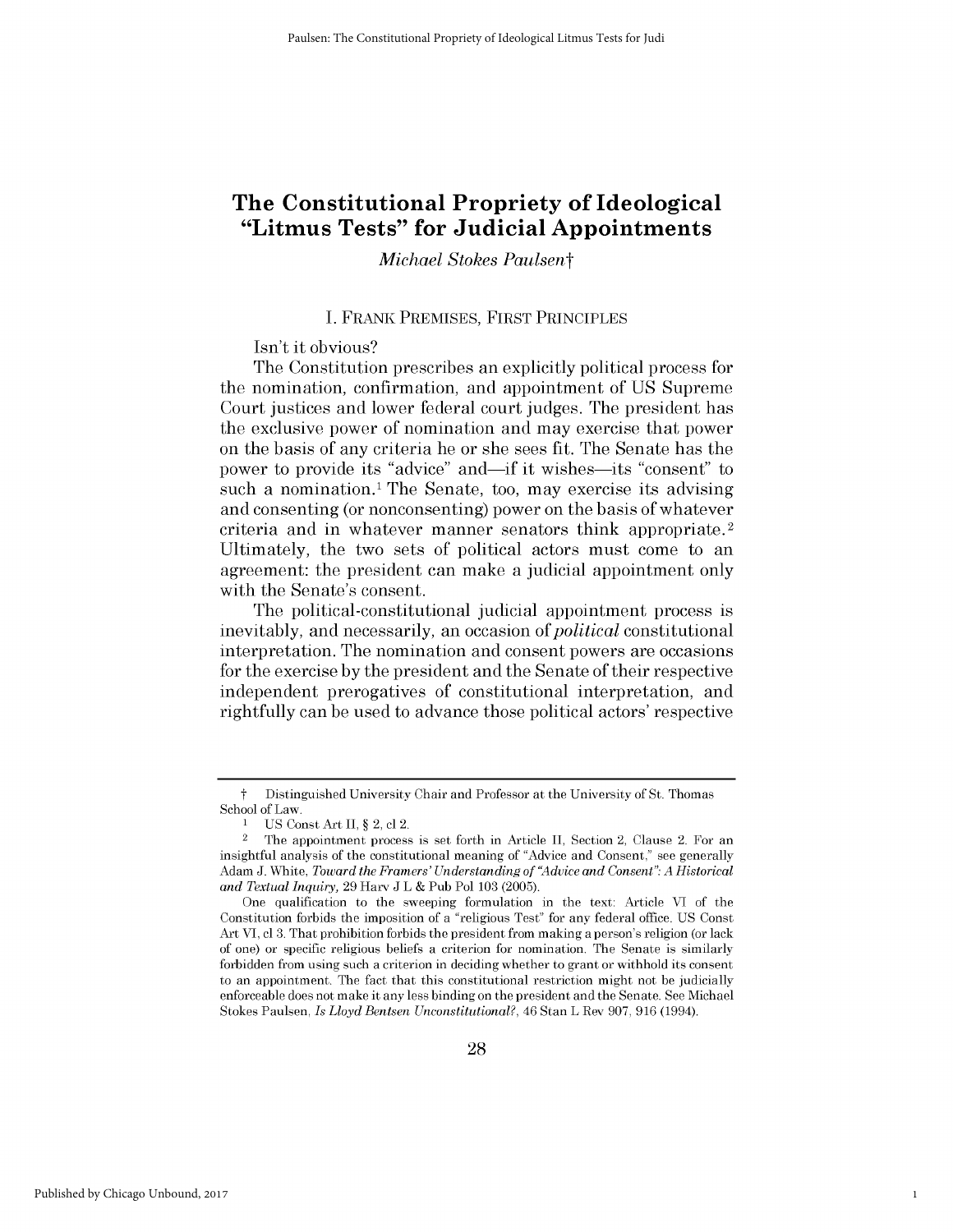understandings of the proper constitutional exercise of the judicial power.

This political process is a vital—and deliberate constitutional "check" on the judiciary. It exists for eminently practical reasons: Supreme Court justices exercise important, often hugely consequential, government power. Whether or not one believes in "judicial supremacy" *over* the Constitution **(I** do not <sup>3</sup> ), the federal judicial power to interpret and apply the Constitution and other governing law to judicially decide cases and controversies within courts' assigned jurisdiction is an enormously influential governmental power within our constitutional system. Once a justice or judge is appointed, the exercise of that power becomes, for the most part, unchecked and virtually uncheckable **by** the political branches.<sup>4</sup>Once appointed, a federal judge serves for life and exercises judicial power independently and largely immune from political control. In practical terms, therefore, the judicial appointments process is the last clear chance for the other branches to check judicial power. The Framers of the Constitution designed the federal judicial selection process so as to provide such a check, and intended that it so operate.<sup>5</sup>

**<sup>3</sup>**See, for example, Michael Stokes Paulsen, *Lincoln and Judicial Authority, 83* Notre Dame L Rev **1227, 1298-1301 (2008)** (arguing that "the lost lesson of Lincoln **. . .** is the stunning wrongness of the claim of complete judicial supremacy in constitutional interpretation"); Michael Stokes Paulsen, *The Irrepressible Myth* of Marbury, **101** Mich L Rev **2706, 2709 (2003)** ("The logic *ofMarbury* implies not, as it is so widely assumed today, judicial supremacy, but *constitutional* supremacy-the supremacy of the document itself over misapplications of its dictates **by** any and all subordinate agencies created **by** it."); Michael Stokes Paulsen, *The Most Dangerous Branch: Executive Power to Say What the Law Is,* **83** Georgetown L **J 217, 292-320** (1994) (making the textual, structural, theoretical, historical, and practical case for fully coequal, coordinate powers of constitutional interpretation **by** all three branches of the national government, and against claims of judicial supremacy).

<sup>4</sup> There are several other constitutionally proper means **by** which the political branches of the national government can check the abuse or misuse of judicial power, which I discuss in other recent work. But each of these other means suffers from practical or political defects, or constitutional limitations, not shared with checks at the appointments stage. See generally Michael Stokes Paulsen, *Checking the Court, 10* **NYU J** L **&** Liberty **18 (2016).**

**<sup>5</sup>**Federalist **76** and **77** make this plain. See Charles L. Black Jr, *A Note on Senatorial Consideration of Supreme Court Nominees,* **79** Yale L **J 657, 661-62 (1970)** (quoting Federalist **76** and **77** to argue for the propriety of the Senate acting as a restraining check on presidential judicial appointments and the propriety of the Senate considering anything that the president might consider in making a nomination). See also Michael Stokes Paulsen, Book Review, *Straightening Out* The Confirmation Mess, **105** Yale L **J** 549, **562-70 (1995)** (arguing that "[t]he appointments process is part of the Framers' independence-plus-mutual-checking arrangement").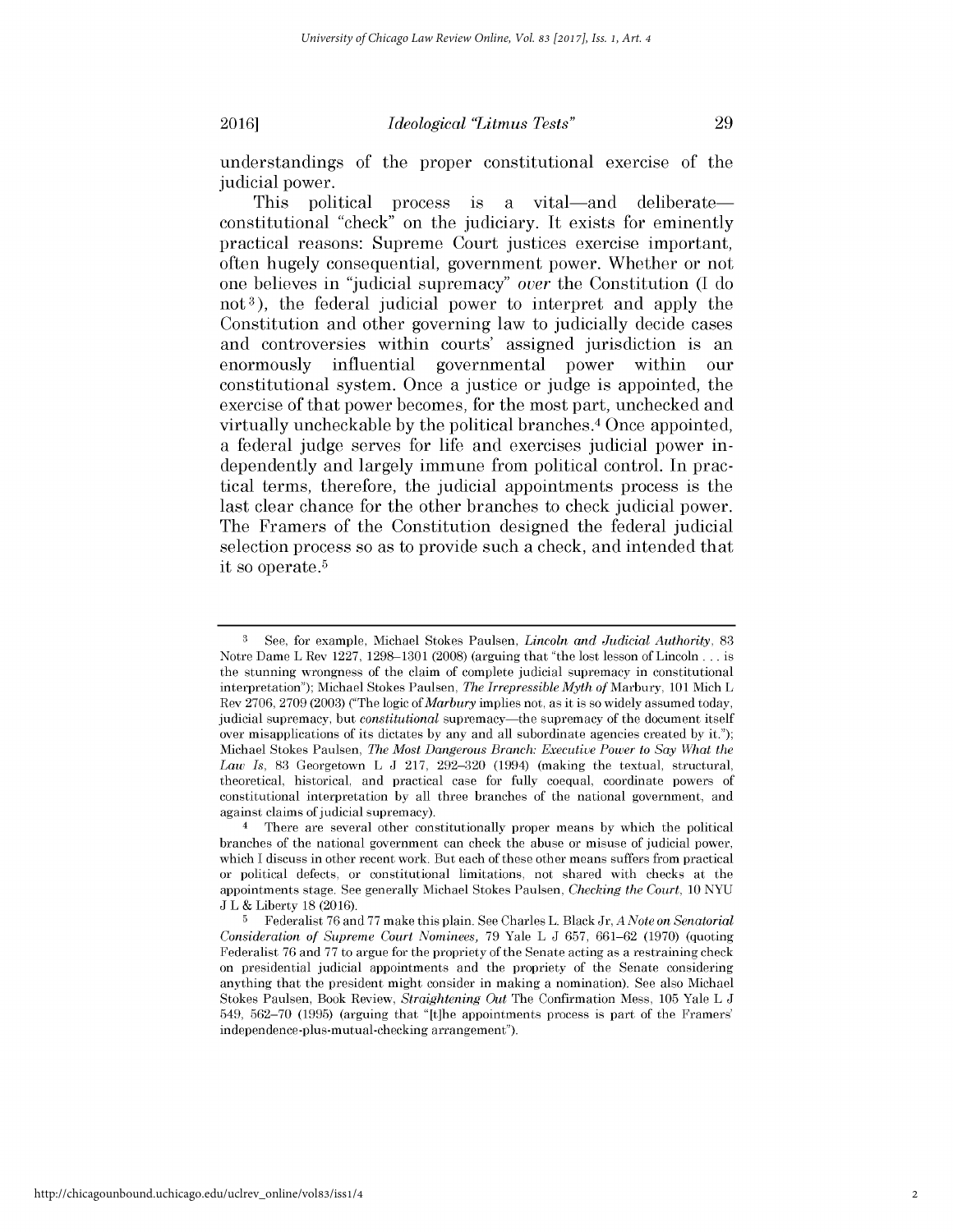*The University of Chicago Law Review Online* **30 [83:28**

Simply put: Supreme Court justices, once nominated, confirmed, and appointed, wield immensely important, independent, and essentially unchecked government power.

Judicial ideology matters greatly to the exercise of that power. Obviously. It matters, for example, whether a judge believes that the Constitution is to be interpreted and applied in accordance with its original meaning or that (quite the reverse) judges possess the power to render decisions based on new meanings they derive from personal beliefs, political principles, pragmatic considerations, or something else. It likewise matters-obviously-what a judge's substantive views are concerning the meanings of specific provisions of the Constitution. The exercise of the federal judicial power involves great and important considerations of constitutional meaning, and the way a judge would exercise such power-and whether such a method or manner is faithful to the Constitution or not—is itself a constitutional question of great importance.

Considerations of judicial ideology (or "philosophy" or "methodology") therefore should be absolutely central to the nomination and consent decisions. The political branches are bound **by** their oaths to support the Constitution in the exercise of their constitutional powers, including their powers with respect to judicial appointments. The president swears a specific, constitutionally prescribed oath to "preserve, protect and defend the Constitution." **6** Senators swear the oath to support the Constitution mandated **by** Article VI for all legislative, executive, and judicial officers. **7** It **follows,** fairly naturally, that in the exercise of their respective powers with respect to nomination, advice and consent, and appointment of Supreme Court justices, the president and the Senate each possess a constitutional duty to act in good faith to support the Constitution **by** appointing and confirming (or **by** declining to appoint or confirm) persons they believe will exercise the judicial power faithfully in accordance with the Constitution. And in making this evaluation, both the president and the Senate properly may exercise independent constitutional judgment concerning how the Constitution **is** properly to be interpreted and applied.

It follows, **I** submit, that presidents and senators as a matter of constitutional power may-and as a matter of constitutional duty must—take considerations of judicial philosophy into full

**<sup>6</sup>US** Const Art **II, § 1, cl 8.** See also Michael Stokes Paulsen, *The Constitution of Necessity,* **79** Notre Dame L Rev **1257, 1260-63** (2004).

**<sup>7</sup> US** Const Art VI, **cl 3.**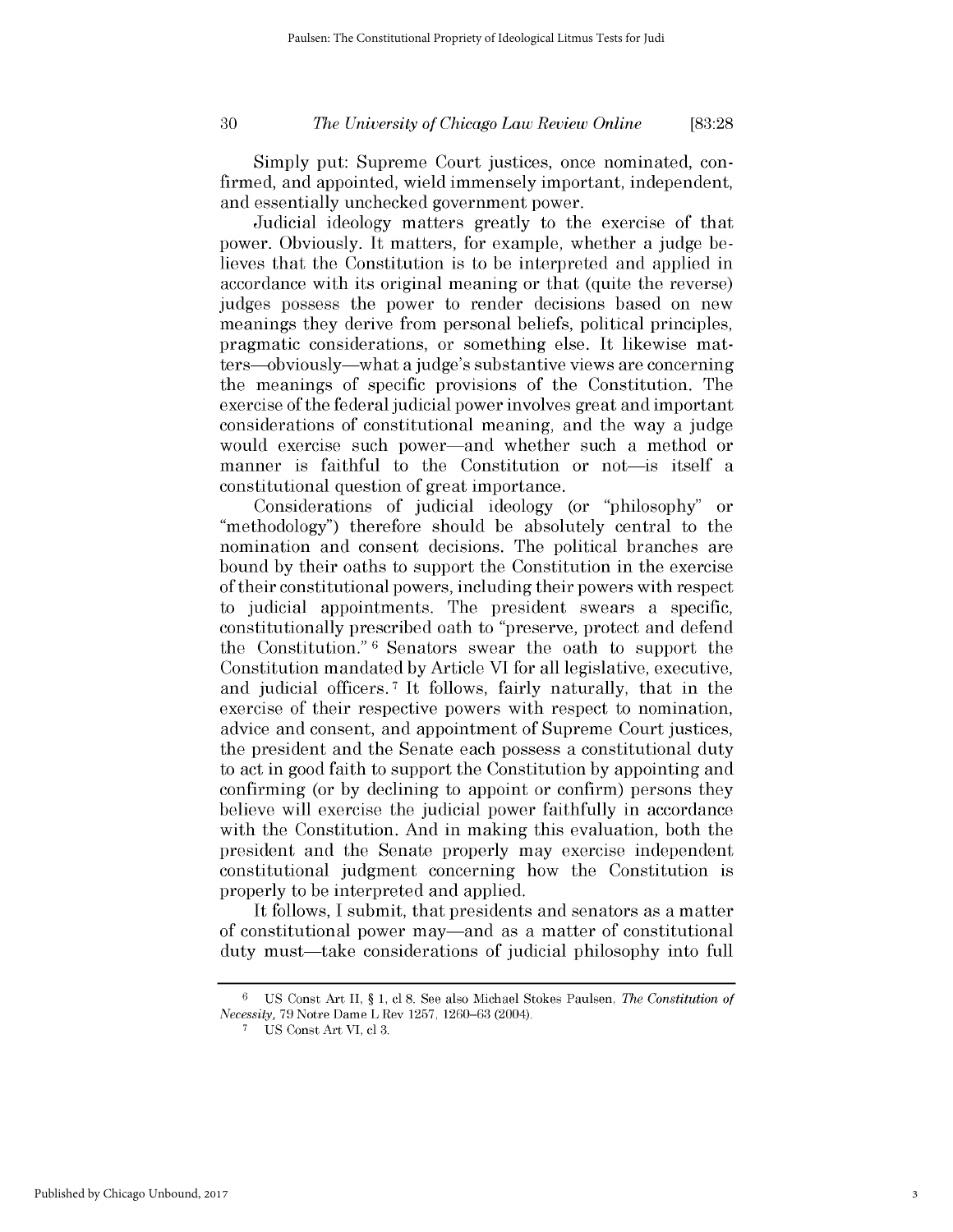# *Ideological 'Litmus Tests"* 20161 **31**

and fair account in exercising their constitutional responsibilities with respect to federal judicial appointments.

#### **II. EVALUATING** NOMINEES: **THE CASE** FOR LITMUS **TESTS**

How is that responsibility best exercised? There is probably a range of reasonable judgment as to the precise method presidents and senators should employ to ascertain whether a prospective judicial appointee is likely to interpret and apply the Constitution and other governing law faithfully, in the president's or senator's judgment. But **I** submit that one set of positions falls outside that range: complete deference to *any* views or interpretive philosophy a nominee might hold, or complete unwillingness to inquire into such views, on the ground that postconfirmation "judicial independence" renders such inquiries improper.

That view is constitutionally indefensible. The constitutional independence of federal judges consists of life tenure and salary guarantees and autonomy in the actual exercise of the judicial function.<sup>8</sup> But that's it. The (limited) independence of judges, once appointed, does not remotely imply immunity from the up-front check of substantive ideological review at the appointments stage. So to assert would be to deny the explicitly political process for judicial appointments created **by** the Constitution.

To be sure, it might compromise the postappointment decisional independence of judges for presidents or senators to leverage the appointment power forward to exact *commitments* as to future decisions **by** a judge. That would be improper. But in exactly the same way, it would compromise the preappointment constitutional prerogatives of the political branches to leverage judicial independence "backwards" (as it were) so as to forbid *inquiry* into substantive views. Presidents and senators properly

**<sup>8</sup>See US** Const Art III, *§* **1.** This of course does not mean that Congress and the president are forbidden from using their legislative and executive powers to urge courts to adopt positions or general interpretive approaches that the political branches of government think correct. **If** it did, that would forbid the executive from advancing positions in litigation in which it is involved. It would also forbid Congress from enacting statutes specifying rules of governing federal law. Both results would be absurd. Nor does autonomy of judicial decision mean that judicial decisions bind the political branches in the independent exercise of *their* constitutional powers. See Paulsen, **83** Georgetown L **J** at **274-75, 283-84** (cited in note **3).** Nor, finally, does it preclude the use of the impeachment power if Congress judges the actions of judges to constitute a high crime or misdemeanor. See Paulsen, **101** Mich L Rev at **2729-30** (cited in note **3).** It merely means that the exercise of the judicial power **by** the judicial branch ultimately must remain within the control of the judicial branch, even if such an exercise of judicial power remains subject to the external checking powers of the other branches.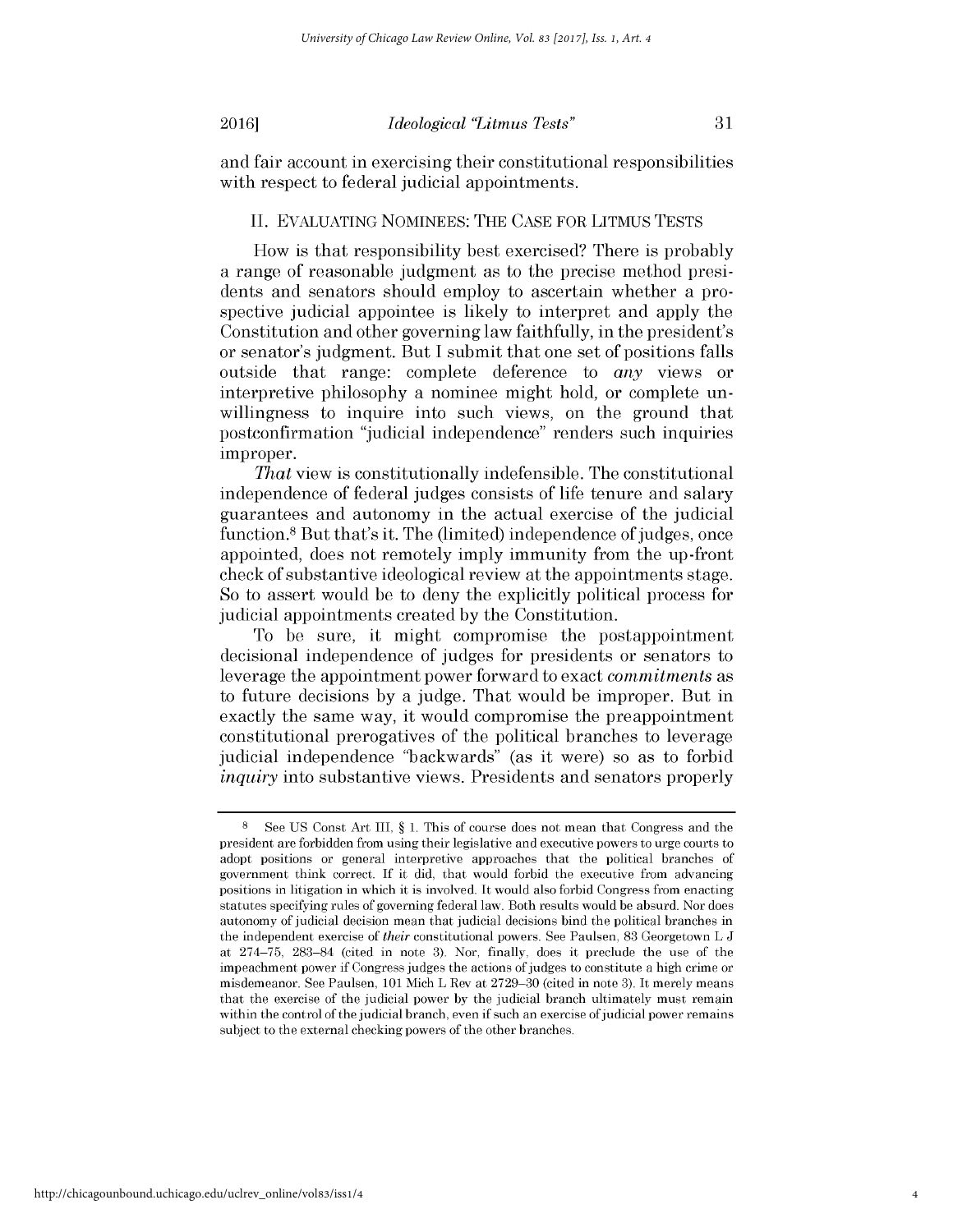*The University of Chicago Law Review Online* **32 [83:28**

may ask whatever they want. Judicial candidates may answer and can do so constitutionally and ethically without compromising judicial independence-so long as they do not literally bind themselves in their (possible) future exercise of judicial power.<sup>9</sup>

Subject to this one essentially formal limitation, presidents and senators can and should put direct substantive "litmus test" questions to judicial candidates and demand answers. Indeed, as *I* first wrote more than twenty years ago,<sup>10</sup> the *perfect* such question-the one that yields the maximum possible information about judicial philosophy, sense of judicial role, constitutional interpretive methodology, and public moral courage—is to ask about a nominee's views of *Roe v Wade."* What is the meaning of "person" under the Fourteenth Amendment (that is, does it include the unborn?) and what methodology would one use to determine the answer? May courts properly create new constitutional rights (whether in the name of "substantive due process" or under some other provision) with only the most tenuous or abstract basis in supposedly "open-ended" constitutional texts? What is the role of courts versus legislatures in this regard? May courts engage in the making of social policy in the name of the Constitution? What is the legal morality of the *Roe* decision? **If** a prior case has discovered (or invented) non-textually justified rights, does the idea of judicial stare decisis entrench such understandings, "whether or not mistaken"?12 Answers to this packet of questions reveal *much*—nearly everything one would need to know-about a Supreme Court nominee's judicial ideology, and how he or she would exercise judicial power. **A** president or a senator could, with entire propriety, support or

**<sup>9</sup>**I have drawn this line in other writing. See Paulsen, **105** Yale L **J** at **570-75** (cited in note **5).** Even this before-and-after line may be subject to a qualification: a senator may certainly take the position that he or she will consider a judge's departure from a stated correct standard in the exercise of judicial power as a violation of the judge's oath, providing grounds for a senator's vote in favor of conviction in an impeachment trial. See Paulsen, **10 NYU J** L **&** Liberty at **82-83** (discussing the propriety of impeachment for believed abuse of judicial power) (cited in note 4). See also Federalist **81** (Hamilton), in *The Federalist* 541 (Wesleyan **1961)** (Jacob **E.** Cooke, ed) (contemplating impeachment as a check on abuse of judicial power).

**<sup>10</sup>**Paulsen, **105** Yale L **J** at **568** (cited in note **5).**

**<sup>11</sup>**410 **US 113 (1973).**

<sup>12</sup> The "whether or not mistaken" formulation comes from the Court's decision in *Planned Parenthood* v *Casey,* **505 US 833, 857 (1992).**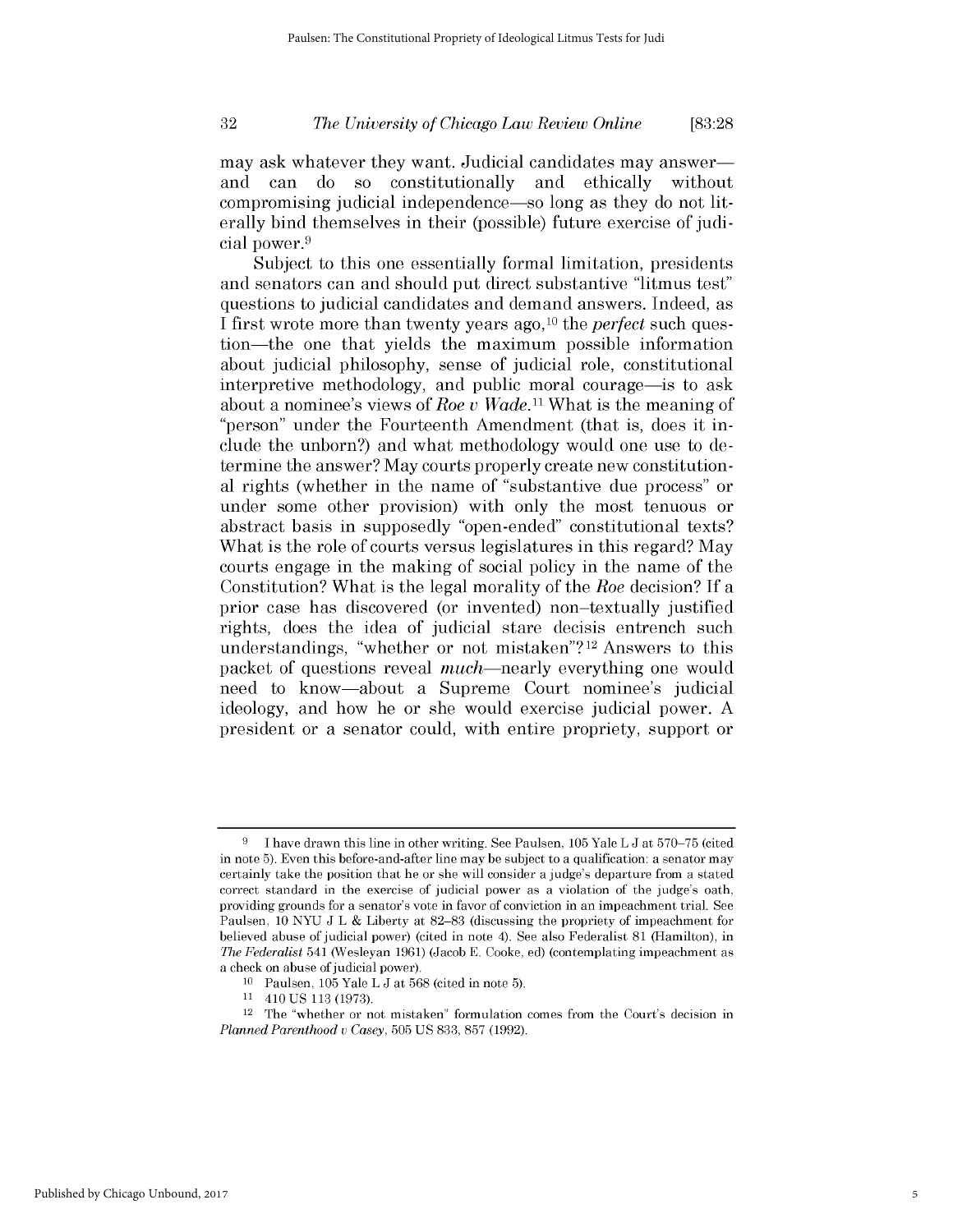oppose a potential candidate on the basis of his or her answers to this line of questions—or refusal to answer them.<sup>13</sup>

## III. **THE 2016 ELECTION**

It is obvious to the point of being a **clich6:** elections matter to the composition and direction of the Supreme Court. The **2016** election is certainly no exception. The sudden death of the supremely great Justice Antonin Scalia in February **2016** frames the question of judicial philosophy and the future direction of the Court as an election issue, in an unusually direct, immediate, and dramatic fashion. Election year vacancies and appointments are not unprecedented, but they are rare. Even rarer is the case in which an election year vacancy arises when one party holds the presidency (as a lame duck) and the other possesses the majority in the Senate.<sup>14</sup>

Such circumstances do not alter the existence of the political branches' respective constitutional powers. But they may well affect the conditions and dynamics of their exercise. President Barack Obama certainly possesses the constitutional power to nominate a successor to Scalia, and he has done **so. <sup>1</sup>5** The Senate certainly possesses the constitutional power to decline to consent to such an appointment, and may do so **by** declining to even consider a nomination. Each branch has its prerogative; each properly may *press its* views as to the proper understanding of the Constitution and of the judicial role with the powers at its disposal. Obama might wish to appoint a liberal jurist committed to a "living constitutionalism" activist view of the judicial role, and to do so before his presidency ends. The Senate might strongly prefer to honor Scalia's legacy **by** refusing to confirm anyone other than a principled constitutional "originalist" in the Scalia mode. Both sides are plainly within their rights.<sup>16</sup>

**<sup>13</sup>**The Court's decision in *Obergefell* v *Hodges,* **135 S** Ct 2584 **(2015),** creating a right to same-sex marriage, presents many similar issues and might similarly function as a useful litmus test of judicial philosophy and constitutional ideology.

<sup>&</sup>lt;sup>14</sup> Jonathan H. Adler, *On Election Year Supreme Court Vacancies* (Wash Post, Feb **13, 2016),** archived at http://perma.cc/55WZ-JEQZ.

**<sup>15</sup>***Remarks by the President Announcing Judge Merrick Garland as His Nominee to the Supreme Court* (White House, Mar **16, 2016),** archived at http://perma.cc/D8LE-V6S5.

**<sup>16</sup>**There is no constitutional obligation of the Senate to act affirmatively on a proposed appointment and there is no constitutional necessity that the Court operate with nine justices. The Constitution does not prescribe the number of justices; the statutory number has varied considerably over the years and included even-numbered arrangements (including originally six, under the first Judiciary Act of **1789, 1** Stat **73);** and the Court has frequently functioned with less than the full statutory complement of judges. Indeed, a plausible case can be made that an eight-member Court serves important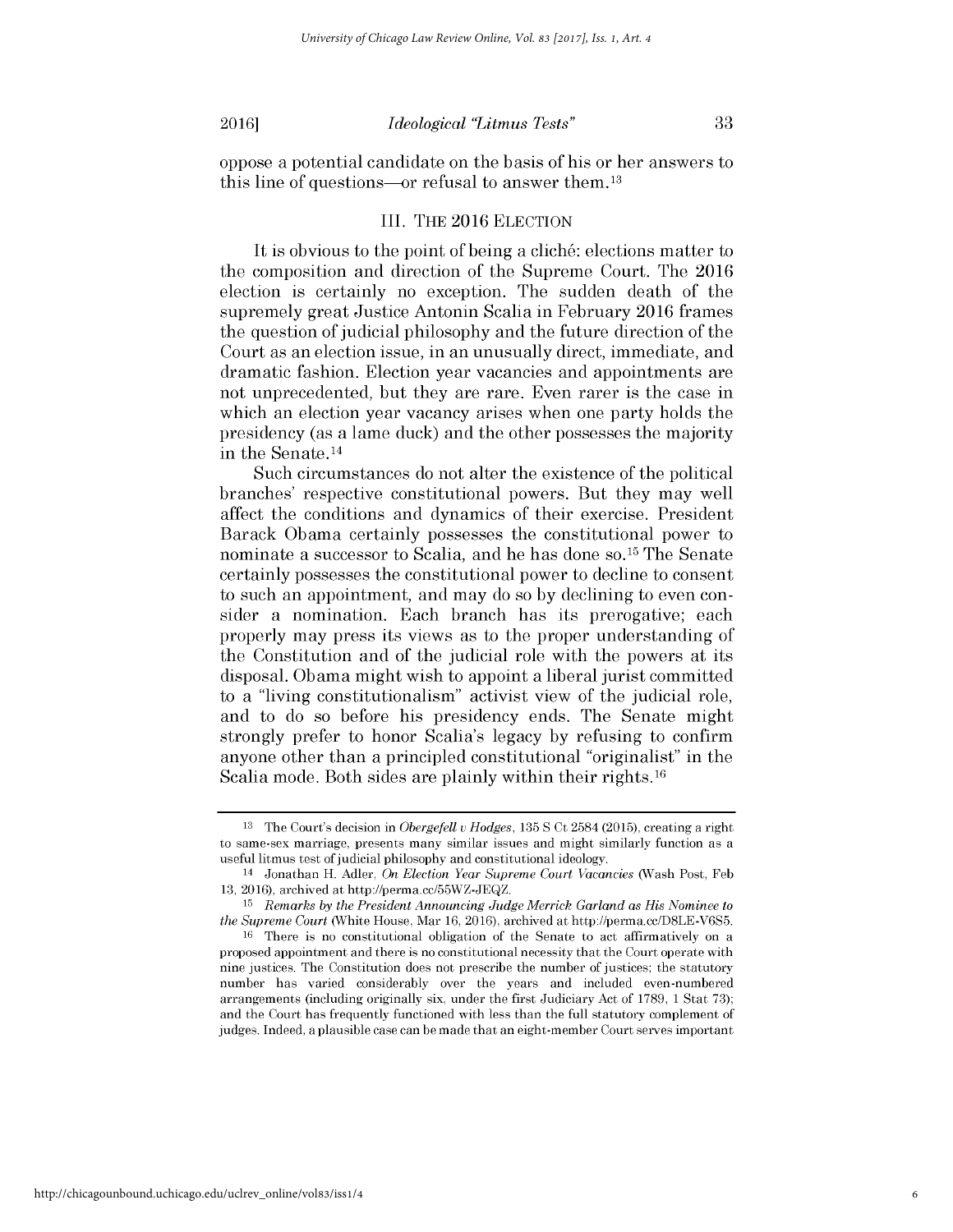# *The University of Chicago Law Review Online* 34 **[83:28**

It is neither improper nor surprising that national elections should decide, in whole or in part, large and small questions of constitutional power or meaning. Arguably, elections **did** so in enormously consequential ways in **1800** (repudiating the position of the Adams administration and the federal judiciary on the question of the constitutionality of the Alien and Sedition acts), <sup>17</sup> in **1832** (vindicating the constitutional position of President Andrew Jackson, against that of the Supreme Court, on the constitutionality of a national bank),<sup>18</sup>and in **1860** (repudiating the position of the Supreme Court and the South on *Dred Scott v Sandford* **19** and the supposed constitutional right to extend slavery into national territories, and electing a president whose public position was opposed to the validity, extension, or binding political force of the Court's decision). <sup>20</sup>Many other elections have presented less enormous constitutional questions but influenced, directly or indirectly, the ultimate resolution of certain constitutional issues. Voters, as individuals, *possess less* constitutional interpretive power than presidents or senators, but in the aggregate possess more such power than any branch of national government. Voters certainly have the right to exercise the constitutional interpretive power they have **by** virtue of their votes. Elections are often acts of constitutional interpretation, and properly so.

The **2016** election presents substantial questions of constitutional meaning-including how the appointment and confirmation power should be exercised, the broader issue of the future composition of the Supreme Court, and (indirectly) the question of the propriety or impropriety of the Court's exercise of its powers of constitutional interpretation in **highly** controversial recent cases. **If** it is obvious (as **I** have argued above it is) that political actors properly may consider constitutional ideology in the exercise of their own constitutional powers with respect to judicial appointments, it should be equally obvious that voters

functions of judicial restraint (requiring a larger pro rata majority consensus, of **5-3,** for decisions in closely contested matters). See Michael Stokes Paulsen, *Eight Is Enough (Justices That Is): Let the Court Unpack Itself* (National Review Online, June **23, 2015),** archived at http://perma.cc/6K9Z-GSUC.

**<sup>17</sup>**See Michael Stokes Paulsen and Luke Paulsen, *The Constitution: An Introduction* **133-137** (Basic Books **2015).**

**<sup>18</sup>**See id at **127.**

**<sup>19</sup>60 US (19** How) **393 (1857).**

<sup>20</sup>See Paulsen and Paulsen, *The Constitution: An Introduction* at **162-69** (cited in note **17).** See also generally Michael Stokes Paulsen, *The Civil War as Constitutional Interpretation,* **71 U** Chi L Rev **691** (2004) (discussing the significance of the election **of** Lincoln and the Civil War as events of constitutional interpretation).